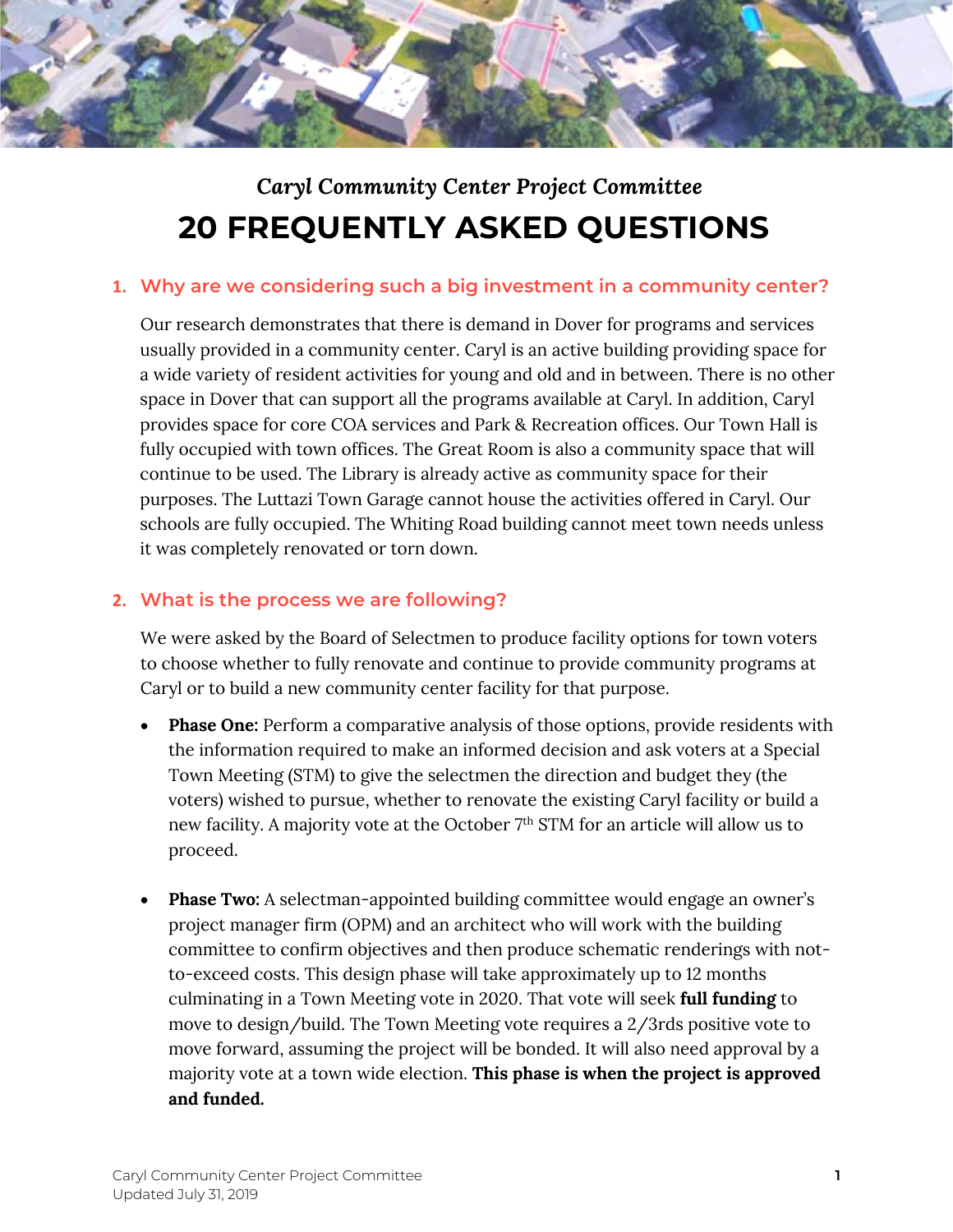• **Phase Three:** Final construction documents are prepared. A general contractor (GC) is hired by the town. The GC hires sub-contractors, construction proceeds. A selectmen-appointed committee reviews the work and approves all expenditures monthly which then go to the selectmen for final approval. This process can take up to 24 months.

## **3. What does "Renovate" Caryl encompass?**

Renovate Caryl covers a range of improvements to the existing building. We know from extensive past research and recent work done by an independent capital needs assessment firm that critical work needs to be done to maintain Caryl for resident use. Work that must be performed if the town is to continue using the Caryl facility includes replacing the building's heating system, complying with ADA requirements, and other core infrastructure repairs. It will require approximately \$5mm to address this work. A similar proposal was rejected by voters at Town Meeting in May 2018.

The \$10mm renovation estimate includes the work discussed above and further work on mechanical and electrical systems, sprinkler system, and improvements to corridor finishes, lighting, the cafeteria and the caterer's kitchen.

The \$13mm renovation estimate includes all of the above plus remodeling the former library to create a great room, remodeling the current entryway, and funds to reconfigure internal space, where necessary, to make the space better reflect its role as a community center.

The renovate information came from almost 20 years of various town committee studies all assisted by and updated by Don Mills of Mills Whitaker Architects. This documentation can be found on the town website. In addition, a capital needs assessment commissioned by the current Board of Selectman dated November 27, 2018 (On-Site Insight), also available on the website, confirmed the earlier work. Our committee also met with Don Mills and some of the previous committee members to be sure our understanding of Mill's work was correct. In all cases the numbers provided above are our best estimates. They will be updated and confirmed in Phase Two.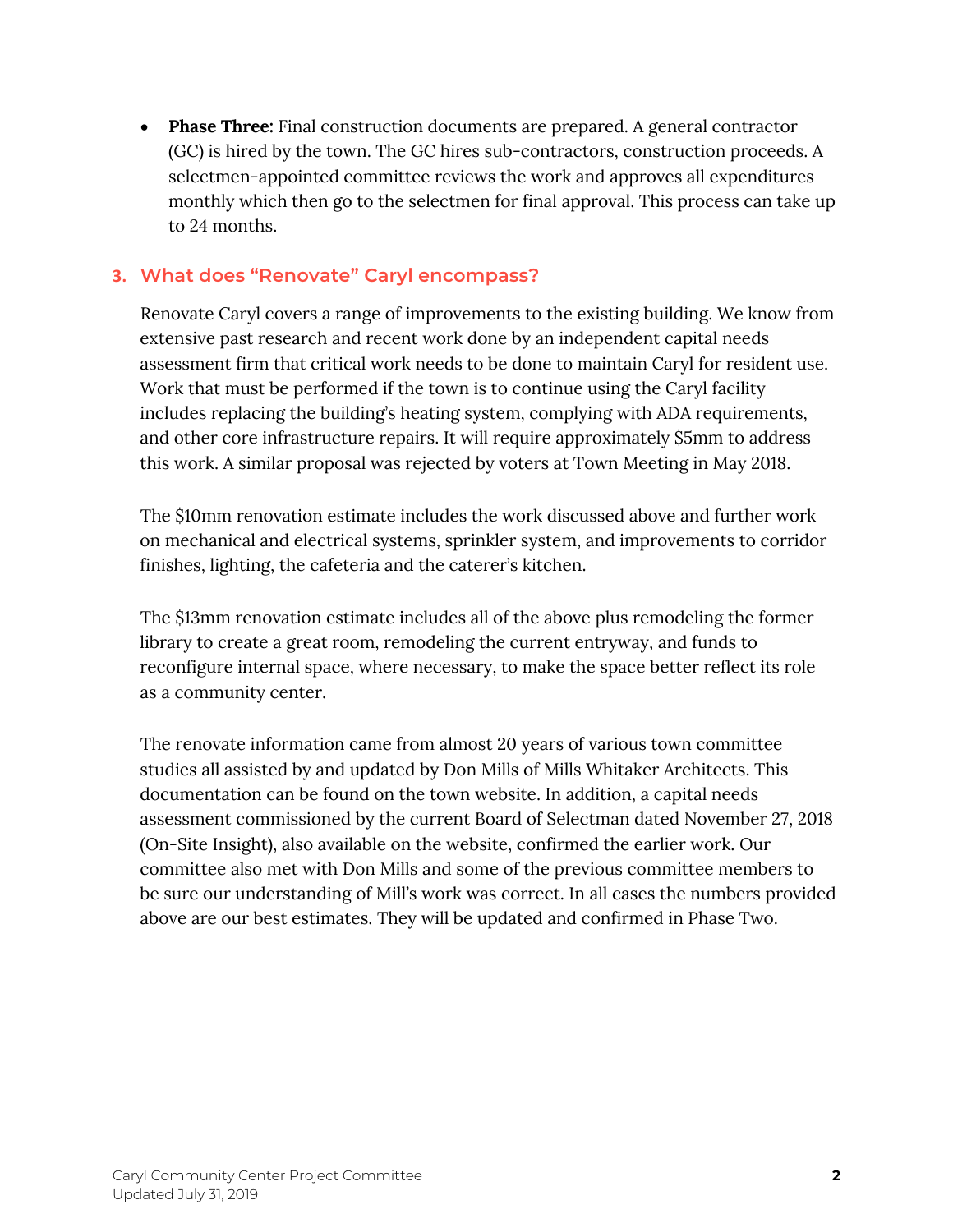# **4. What does a "Build New Facility" replacement for Caryl encompass?**

A new community center facility would provide the space for residents to get together to pursue activities with friends or individual pursuits. The center would offer program space, exercise/recreational space, social and meeting space, and storage space consistent with what Dover and other towns provide. The center would encourage multi-generational use through appropriate programs reflecting Dover's residents' interests. This space would include approximately 5-7 activity rooms, 1 or 2 large rooms, offices and space for the COA and Park & Recreation, a proper entrance and lobby area, and kitchen facilities.

The new build information was developed by proxy. Members of the committee either met with or talked to 16 Massachusetts communities to see what they have done to provide community space for their citizens' use. Based on their community centers' success, the committee developed a model of programs, operating model(s), and space required to meet Dover's community needs.

The communities with community centers and demographics similar to Dover (population size, town character and tax base) that best met Dover's requirements are:

- **Stow** (population 6,000**) -** 11,000 sq ft community center plus shared storage space. Stow's building, renovated in 2016, is actually 33,000 sq. ft but also includes the fire station and shared storage.
- **Wellesley** (senior population of 6,000), -12,400 sq ft Tolles Parsons senior center built 2017. Wellesley also has a renovated recreation center.
- **Weston** (population 12,000**) -** 22,000 sq. ft community center built 2001

Other communities researched with similar demographics to Dover (population, town character and tax base) are:

- **Boxborough, Bolton, Carlisle, Hamilton, and Harvard** do not have community centers. They use their Town Hall, schools and churches for this need.
- Lincoln does have smaller pods they are currently using and are in a delayed (2+ years) planning stage for a community center.
- **Manchester by the Sea & Sherborn** have private not-for-profit small buildings serving this need.

Neighboring communities visited who have generally larger populations and a more diverse tax base include:

- **Lexington** renovated facility
- **Sharon** renovated facility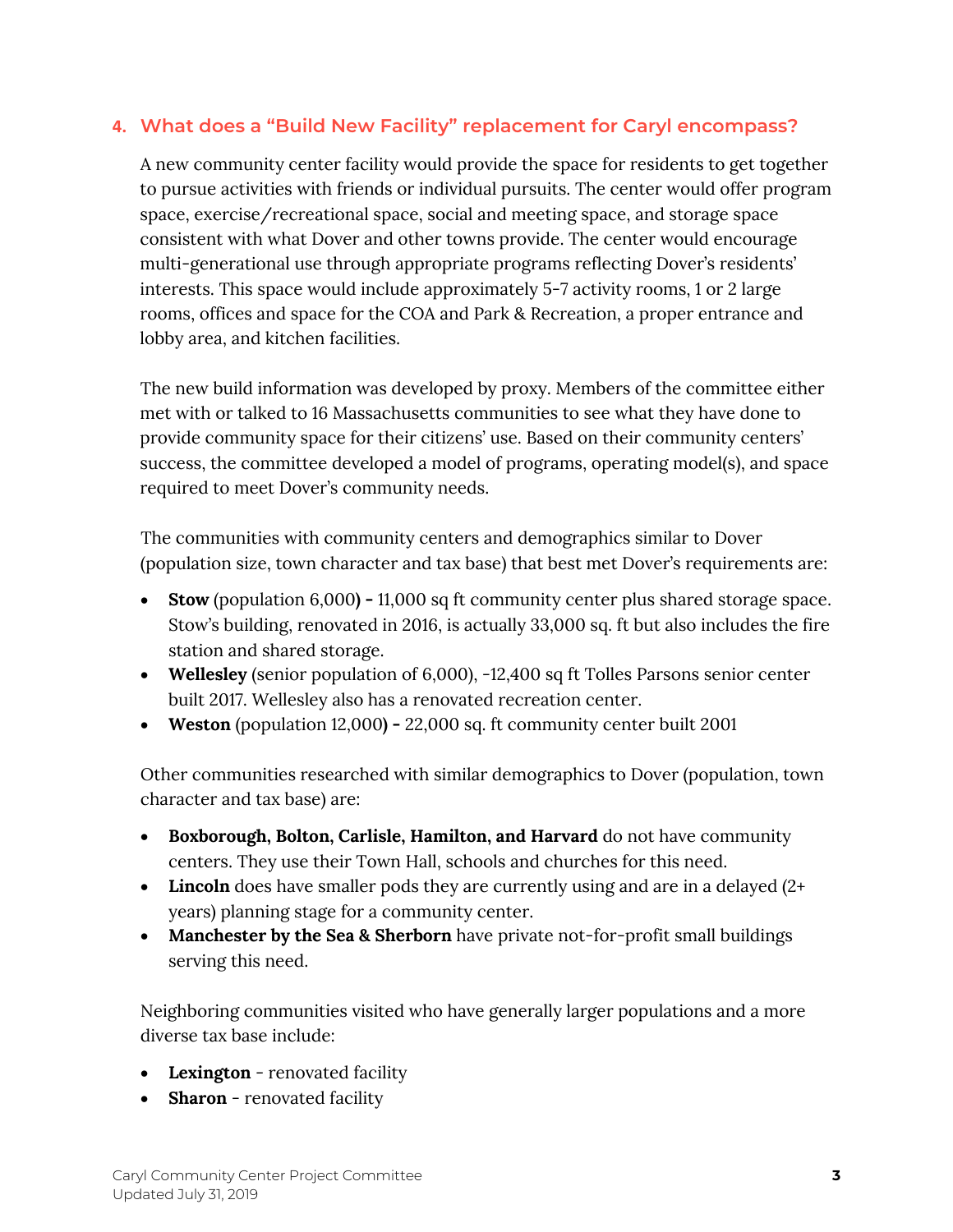- **Natick**  new facility
- **Needham** only a senior center.
- **Medfield**  a new senior center and a renovated recreation center

# **5. How did you get to your \$13mm number?**

Our \$13mm cost estimates for renovate are based on work provided by earlier committees and Mills/Whitaker's work that's been updated.

New build estimates are based on space requirements estimated from the research conducted on other towns' community center facilities as well as our current usage at Caryl. For a town our size, we estimated the need for a 13,000 sq ft building. But in response to our space requirements survey, town administration asked for an additional 5,000 sq ft for possible future office space.

Our estimate for a new building is based on an 18,000 sq ft building at a cost of \$700 per sq ft or \$12.6mm plus Caryl demolition costs of \$1mm, totaling \$13.6mm.

# **6. What about licensees?**

We did not find any such arrangements in any of the facilities we visited. In other communities, the center's management controls the programs and the use of the activity rooms. Other communities do hire outside providers to run some programs. Revenue from these programs is usually shared between the instructor (80%) and the town (20%).

Programs similar to those provided by Erin's School of Dance and Community Cycling are offered in many other community buildings. These licensee programs could be run under the auspices of the recreation department or building manager as programs. Ultimately, decisions regarding licensees would be made by the Board of Selectmen.

## **7. What about the CDC?**

Again, no other community center we researched includes a pre-school. Any decision regarding the CDC would be made by the Board of Selectmen. These decisions would be made in Phase Two.

# **8. Will there be rehearsal space for groups like the Dover Foundation and Open Fields?**

Yes, larger rooms similar to what we currently have will provide space for rehearsals, lunches, parties, special events, and large meeting groups.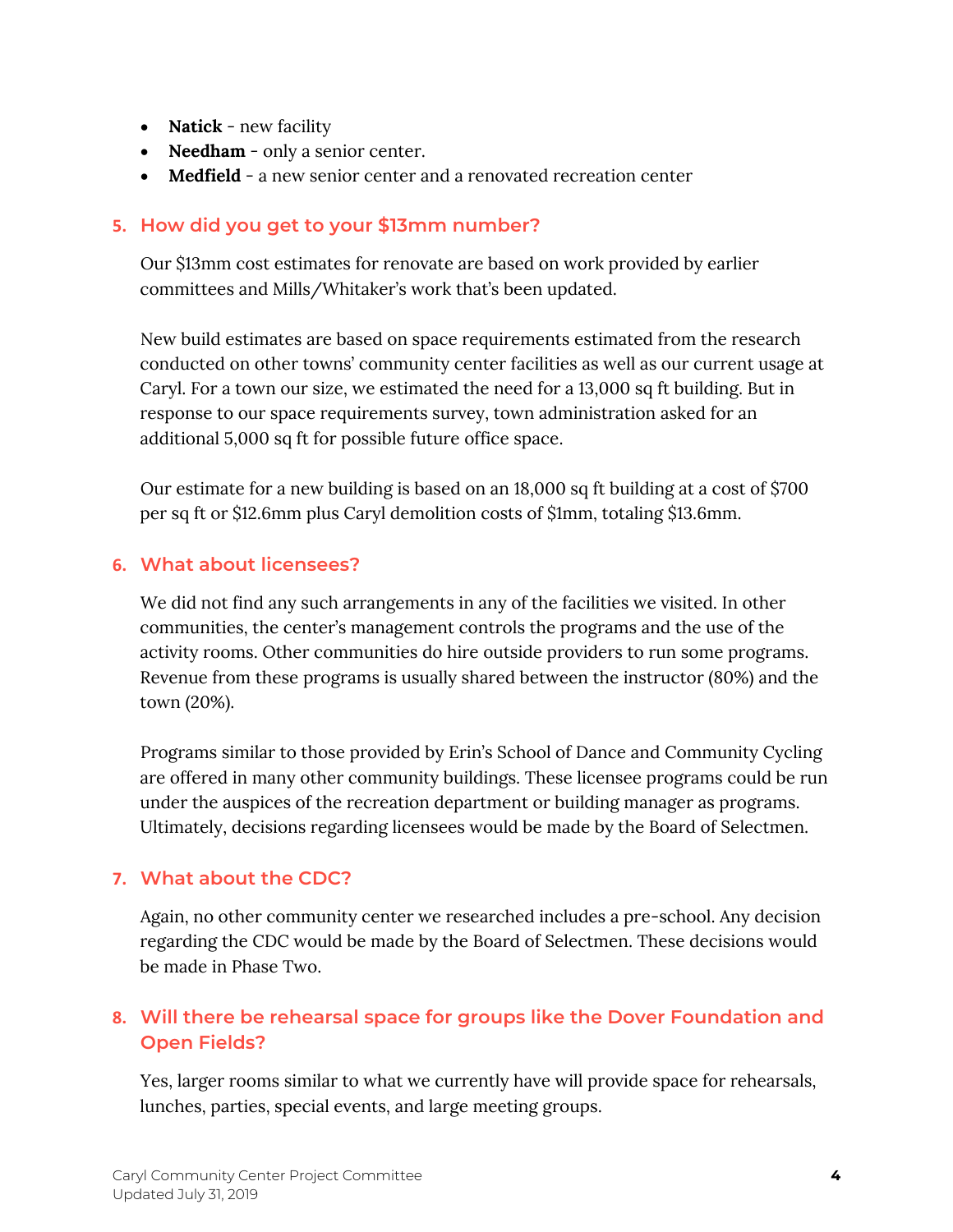#### **9. Has outside space on the property been considered?**

Most facilities we visited have outside space for socializing, like patios and garden areas with seating. These communities have also stressed the need for enough parking. This issue would be addressed in Phase Two.

#### **10. Why aren't their designs for us to look at?**

Design is a phase two activity that would follow a decision by the town to proceed with either renovate Caryl or build a new community facility. We have developed a curated set of pictures from facilities we have visited showing room usage: Renovated facilities (Stow, Lexington, Wellesley Recreation, Sharon) and New (Wellesley Tolles Parsons, Weston, Natick) community buildings. The basic design is 5-7 activity rooms including one or two large rooms for larger use like for events and rehearsal space, kitchen (warming or industrial), offices, conference rooms, bathrooms, storage, corridors, and reception area and citizen gathering area like a café.

# **11. What are the current operating budgets and the anticipated future operating budgets?**

For the three-year period 2015 to 2017, annual fee income from Caryl licensees averaged \$96,000. Building operating expenses (including building maintenance) averaged \$87,000 over the same period. This outcome reflects the Board of Selectmen's intention to have licensee fees offset operating (mostly utilities) costs when this issue was first addressed. This policy remains in effect.

Since FY 2004 through FY 2018 the Town of Dover has requested \$1,940,000 on seven special warrant capital articles (\$1,695,000) and seven Selectmen's requests included in Article 5 (\$245,000).

Projected operating budgets will be addressed during Phase Two, once we know the building direction voters prefer. Other considerations include changes to a new building management system, potentially a full-time program director and custodial services responsible for setting up and breaking down rooms as they are used for different purposes.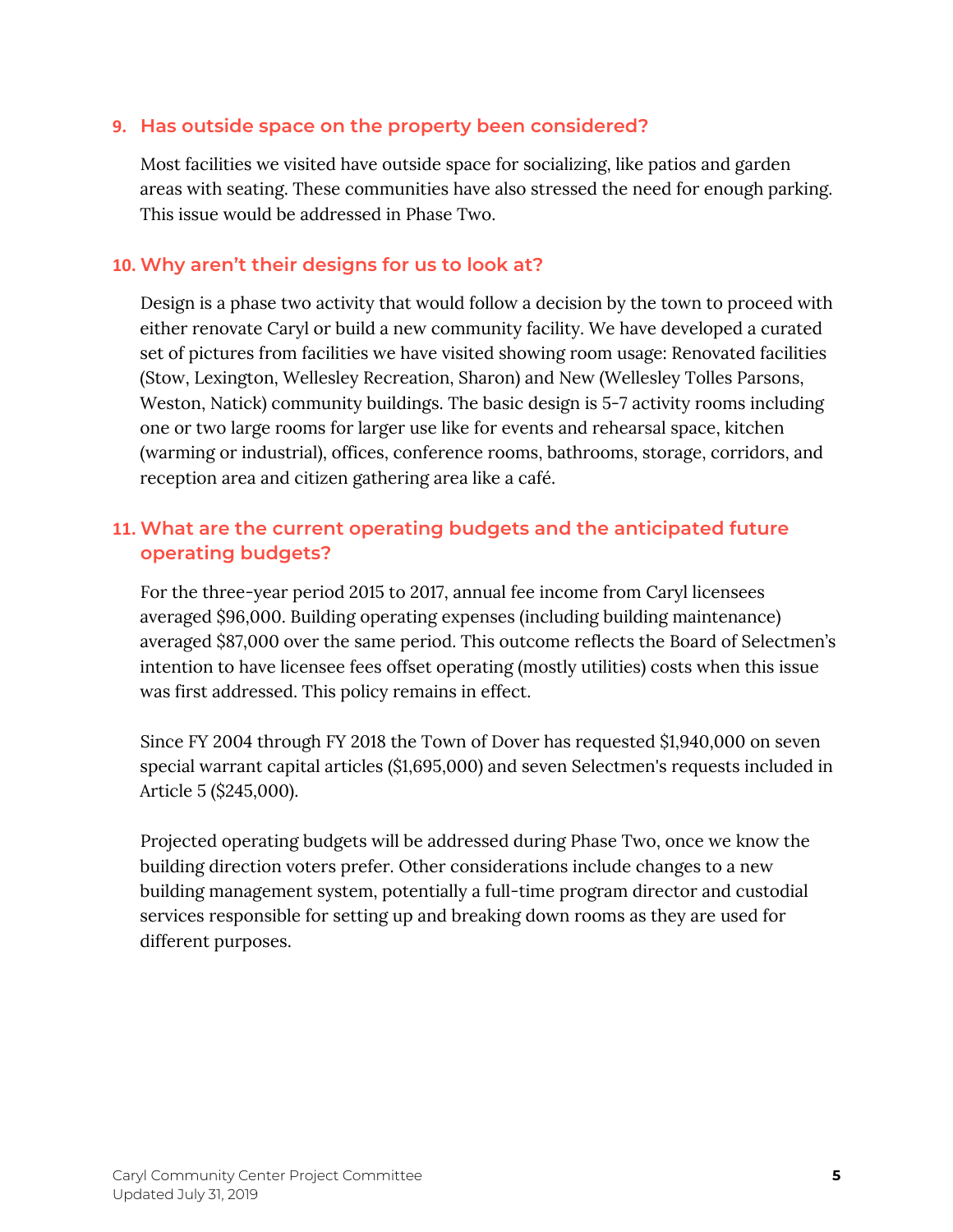## **12. What are our options for funding the project?**

For this analysis, we anticipate that the town will bond the estimated \$13mm investment to spread the cost over an appropriate (20 year) period. The town's treasurer suggests that this may cost the average taxpayer in Dover around \$370/year.

This decision will be made prior to the Phase Two Town Meeting approximately a year from now. Other funding considerations to be assessed during phase two include: grant funding, philanthropy, private fundraising opportunities, and legislative possibilities. The use of free cash is unlikely. Any other avenues you can suggest to help lower the costs to taxpayers will be looked at. However, this is meant to be a public building used for public purposes.

# **13. How do licensees affect funding the project with bonding options?**

Information based on a meeting with Bond Counsel, Treasurer and our Interim Town Administrator:

- If the Town's license agreements include the right of the Town or licensee to cancel the agreement, without cause or penalty, with 50 days' notice, then the ability to issue tax exempt debt for the project is not impacted.
- If the annual revenue from the non-governmental use is less than 5% of the annual debt service, then the tax-exempt status of the debt is not impacted. This applies to both the renovated and new options.
- If the revenue from the non-governmental use is less than 15% of the annual debt service for major renovations, then the tax-exempt status is not impacted.
- If a portion of the cost for the Caryl building is funded from Free Cash or the tax levy, then this amount of "Town equity "can count towards the 5% or 15% threshold and the tax-exempt status of the debt is not impacted

## **14. How do we deal with changing future community needs and desires?**

The space we renovate or build new must be flexible, adaptable space for the present and future. Other communities have different sized, multi-use activity rooms that are managed so they can accommodate different activities during the day and evening.

# **15. What are the options for green building, HVAC systems (and related questions and concerns about specific design/features)?**

These and similar issues will be addressed during phase two, assuming the town sets a direction to pursue and a budget they will support.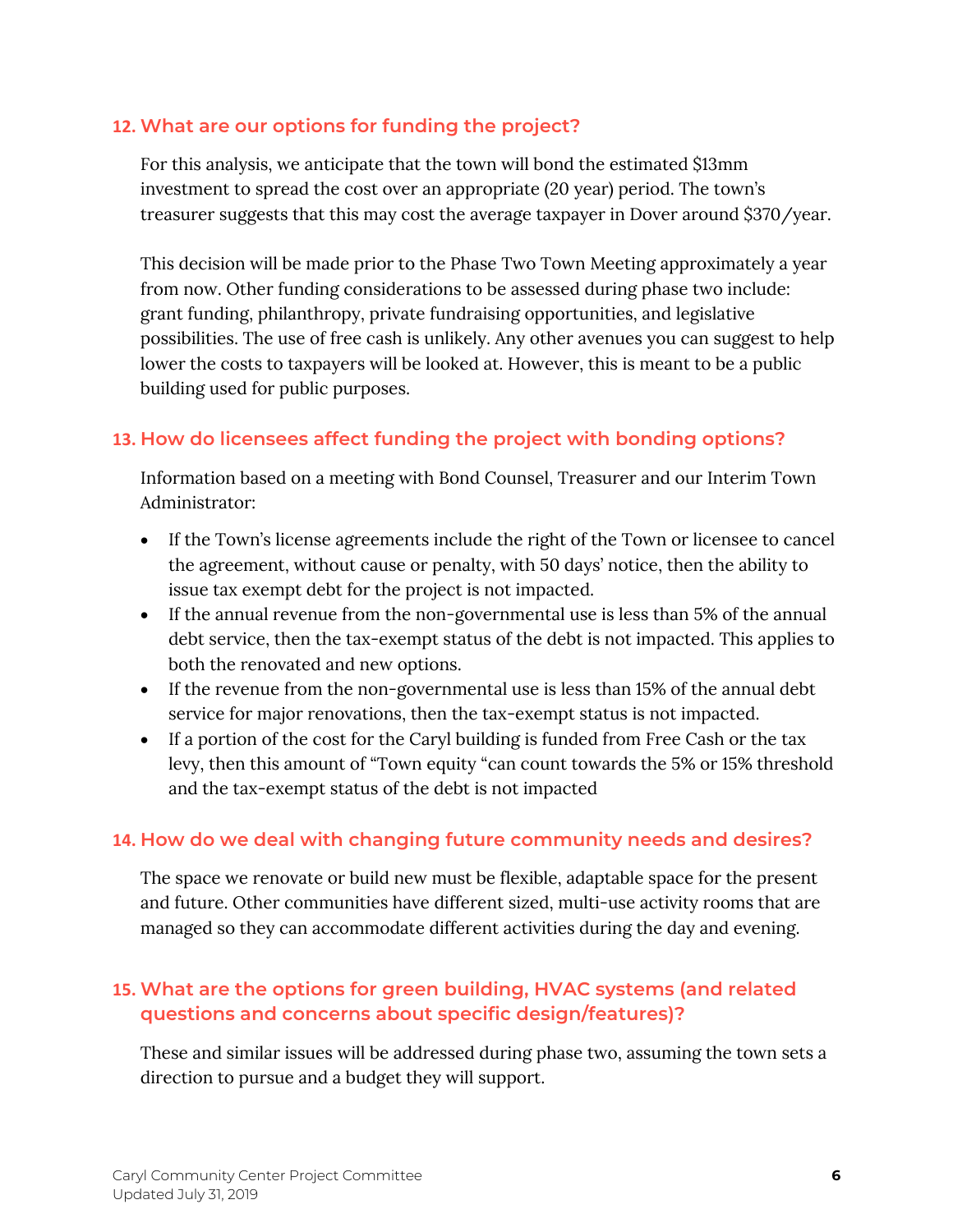# **16. Will the building design fit into the character of the town center?**

Building design is a critical part of the phase two process. Community involvement and input should help drive the design process and will be a key element in getting to "YES" at a future Town Meeting.

## **17. Has the town studied other partial uses for the building and property?**

Previous studies, accessible on the Town's website, looked at other partial uses for the building but rejected them favoring keeping the Caryl space for a Dover community center.

This committee's mission does not include analyzing other partial uses for the building and property in Dover.

## **18. What about a gymnasium?**

Few community centers we researched have either a full-sized gymnasium or pool (Natick did construct a gym). All have exercise work out space.

The cost of a full-sized gymnasium similar to the DS Middle School gym (building size 9,600 sq ft / floor size 7,100 sq ft) would range from \$4mm to \$6mm (based on builders' estimates) depending on specifications. If there is sufficient resident interest and financial appetite, then they could be assessed during phase two.

## **19. Have you considered resident/senior housing?**

Senior housing/affordable housing is a complex question that deserves to be thoroughly researched as a standalone issue by those with expertise in that subject.

Previous Caryl committees have studied this question and decided against this option. A proposal including senior apartments presented at Town Meeting in 2002 was defeated.

This Committee's mission does not include analyzing housing. No community center that we researched included housing.